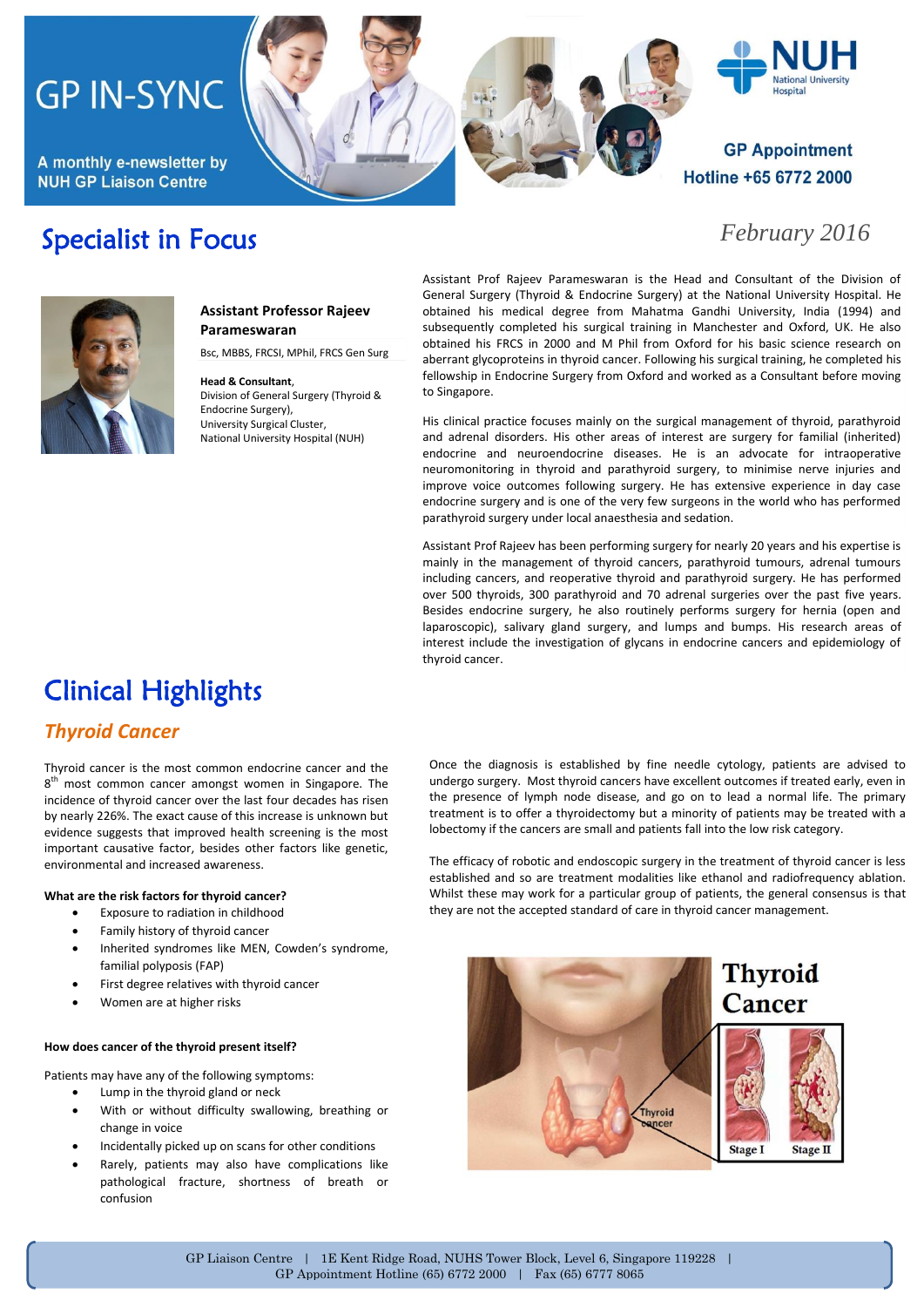

### **GP Liaison Centre (GPLC)**

GP Appointment Hotline: +65 6772 2000 Visit us at [http://www.nuh.com.sg/nuh\\_gplc/](http://www.nuh.com.sg/nuh_gplc/)

### Specialist in Focus



#### **Associate Professor Jimmy So**

MBChB, FRCSEd, FRCSG, FAMS, MPH

**Head & Senior Consultant** Division of Surgical Oncology National University Cancer Institute, Singapore (NCIS)

**Director and Senior Consultant** Division of General Surgery (Upper Gastrointestinal Surgery) University Surgical Cluster, National University Hospital (NUH)

### Clinical Updates

#### **Bariatric Surgery for Morbid Obesity**

In the Asian population, severe obesity is defined as a Body Mass Index (BMI) of 32.5 kg/m<sup>2</sup> or greater, while morbid obesity is defined as a BMI of 37.5 kg/ $m^2$  or greater. In Singapore, 10.8% of the population is obese as of 2010. Bariatric (weight-loss) Surgery has taken off world-wide and is recognised by The National Institutes of Health as the only effective treatment to combat severe obesity and maintain weight loss in the long term.

#### **What are the types of Bariatric Surgery available?**

It involves a modification of the digestive tract with the aim of reducing the size of gastric reservoir with or without reducing the ability of the gut to absorb food. Keyhole or minimally invasive surgery has become the standard of care in bariatric surgery.

Options include (see Figure 1) :

- Laparoscopic (keyhole) sleeve gastrectomy (LSG)
- Laparoscopic gastric bypass
- Laparoscopic gastric banding
- Intragastric balloon

Figure 1



Associate Professor Jimmy So is the Head and Senior Consultant of the Division of Surgical Oncology in National University Cancer Institute, Singapore (NCIS) and Head and Senior Consultant of the Division of Surgery (Upper Gastrointestinal Surgery) in National University Hospital. He is trained in upper gastrointestinal surgery, surgical oncology, bariatric (or obesity) surgery, therapeutic endoscopy and minimally invasive surgery. He received fellowship training at Massachusetts General Hospital, Harvard Medical School, USA. He was also appointed as visiting consultant surgeon in esophageal and gastric surgery at the Royal Infirmary in Edinburgh, UK.

Associate Professor Jimmy So special interests are in gastro-esophageal cancer, gastro-esophageal reflux disease, achalasia, endoscopy and obesity surgery. He established a multidisciplinary programme for upper gastrointestinal (GI) cancers in NUH in 2005. He also set up a Centre for Obesity Management and Surgery (COMS) to provide a holistic care for morbid obesity surgery. He is the pioneer in endoscopic surgery for early esophageal and gastric cancers, robotic surgery and Peroral Endoscopic Myotomy (POEM) for Achalasia in Singapore.

#### **What are the benefits of Bariatric Surgery?**

Excess weight is the difference between the preoperative weight and ideal weight at a BMI of 23.0 kg/m<sup>2</sup>. The percentage of weight loss (%EWL) is then calculated by the percentage of postoperative weight loss over the preoperative weight.

In our published study from NUH, patients could expect to lose up to 60% of their excess weight after laparoscopic sleeve gastrectomy (see Figure 2).

#### Figure 2

Percentage of excess weight loss (% EWL) trend after laparoscopic sleeve gastrectomy



 *S. S.Ching, Jimmy So, Asim Shabbir et.al. Surgery for Obesity and Related Diseases (2015)*

**What are the other potential health benefits of LSG?**

- Remission of Type 2 diabetes mellitus
- Remission of hypertension
- Remission of hyperlipidemia

#### **One should consider Bariatric Surgery (Surgery for obesity) if:**

- BMI is greater than 32.5 kg/m<sup>2</sup> with obesity-related health conditions including diabetes mellitus, hypertension, OSA, etc (Severe Obesity)
- + Courtesy of Ethicon EndoSurgery and ++ Allergan Inc. (Moreon Comments of Mateurstan Desity) **+ Courtesy of Ethicon EndoSurgery and ++** Allergan Inc.

GP Liaison Centre | 1E Kent Ridge Road, NUHS Tower Block, Level 6, Singapore 119228 | GP Appointment Hotline (65) 6772 2000 | Fax (65) 6777 8065